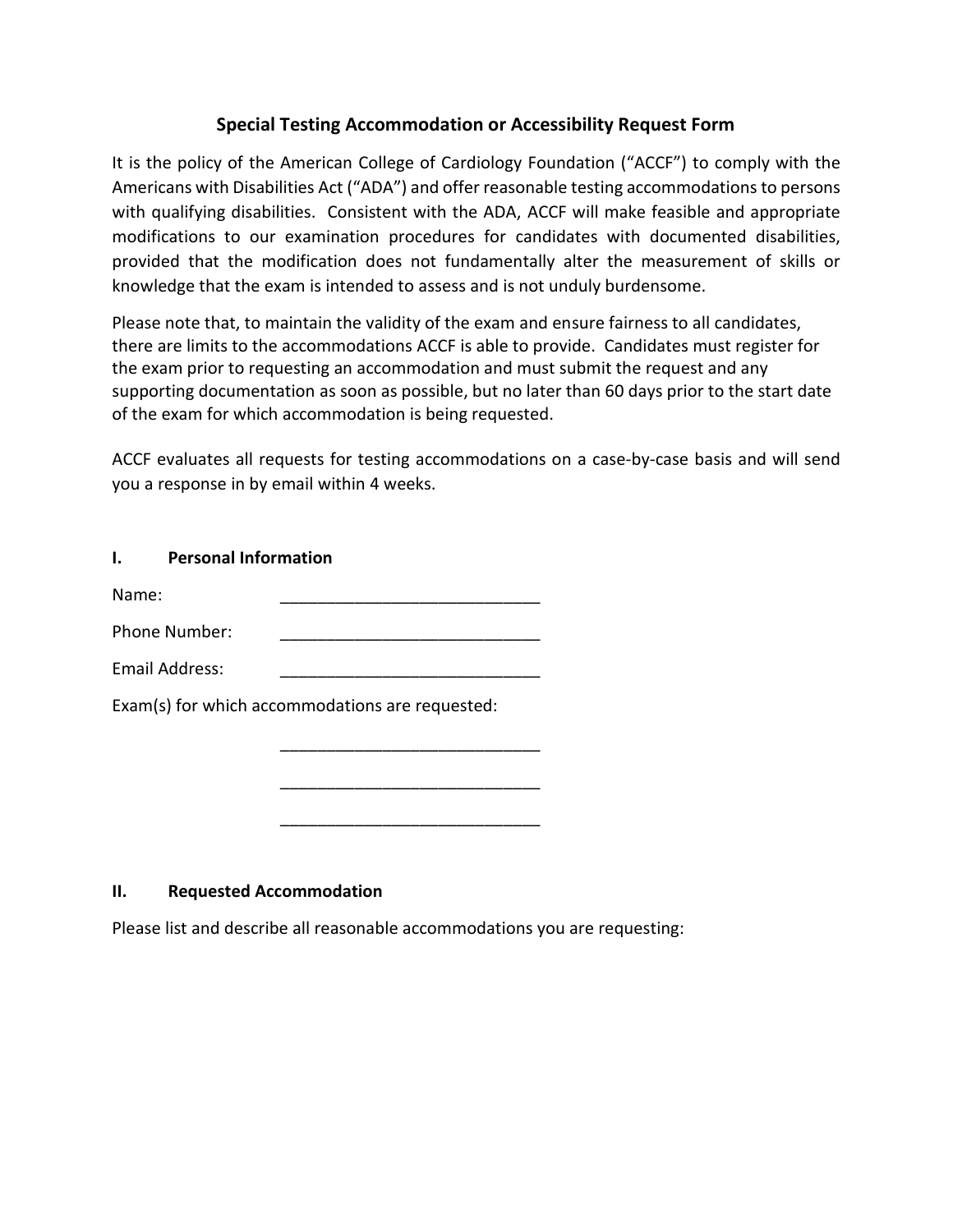#### **III. Qualified Disability**

All candidates seeking a reasonable testing accommodation must provide relevant documentation and information about their disability so that we may validate that the individual is covered under the ADA as a person with a disability.

1. Please describe the nature of your disability.

2. When was the disability first identified or diagnosed?

3. When was last time this disability was evaluated and/or treated? Please provide the identity of the professional who last evaluated and/or treated the condition.

4. Please provide a description of how your disability is accommodated in your daily life.

5. Please describe how the disability will impact you when taking this exam.

6. Please provide examples and, where applicable, submit documentation of past accommodations you have received for standardized testing or in other relevant academic settings. If you have received no such previous accommodations, please provide an explanation for why you did not need the requested accommodation in the past or why no such accommodation was granted, and why the requested accommodation is necessary now.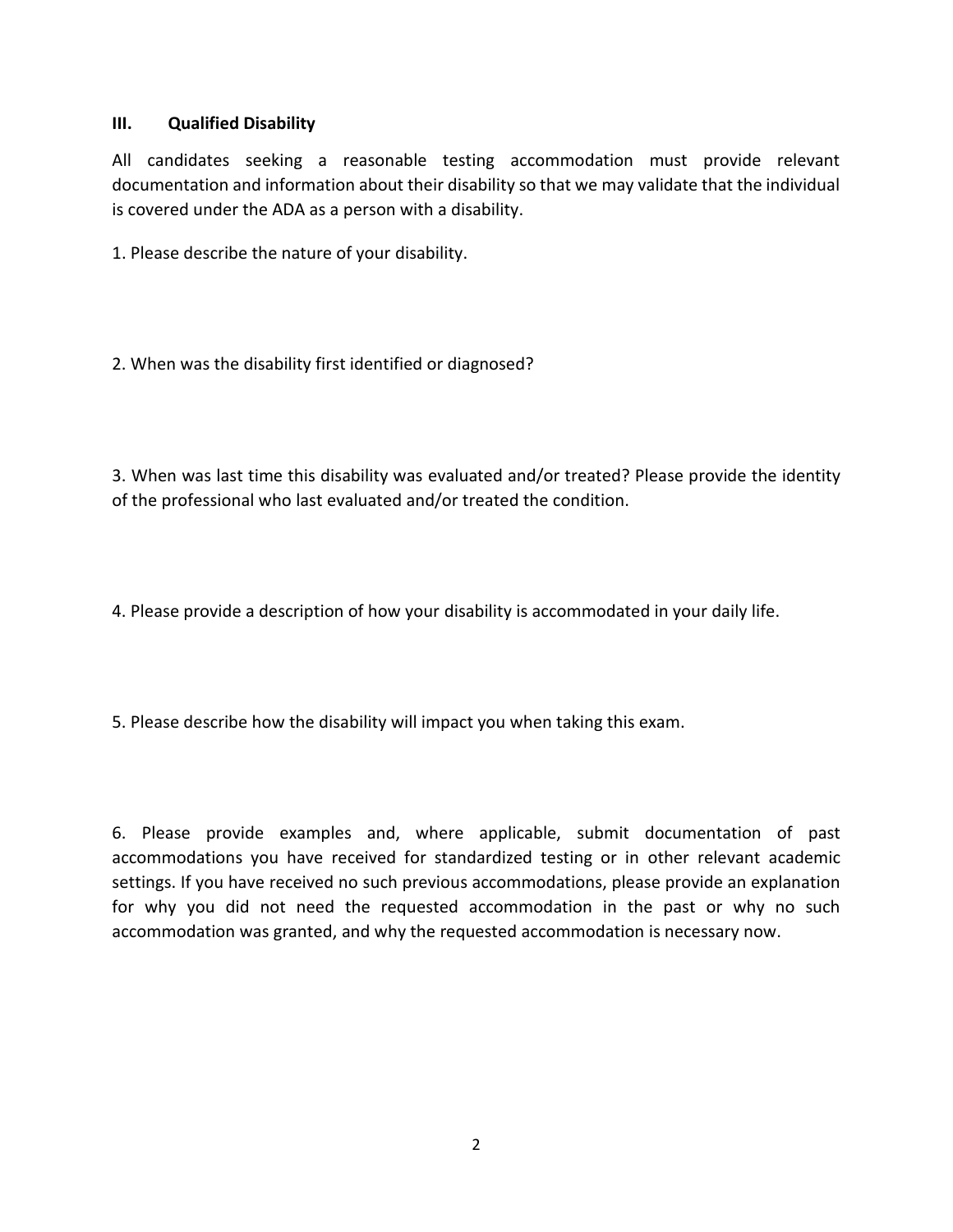# **IV. Supporting Documentation**

Please attach copies of any relevant documentation confirming the nature and extent of the disability and your need for a specific accommodation(s). Examples of such supporting documentation include medical certifications, forms, letters or reports from a treating physician, psychiatrist, or other licensed medical professional, or any other objective evidence of your disability (e.g., medical test results).

In addition, if appropriate, please attach copies of any records confirming past testing accommodations that you have received (e.g., approval letters granting accommodations).

Please submit the following information **60 days prior to the start date of the exam** for which accommodation is being requested:

- your complete Request for Testing Accommodation form
- the attached Verification and release form, and
- all supporting documentation

# Submit to: **ACCaccommodations@acc.org**